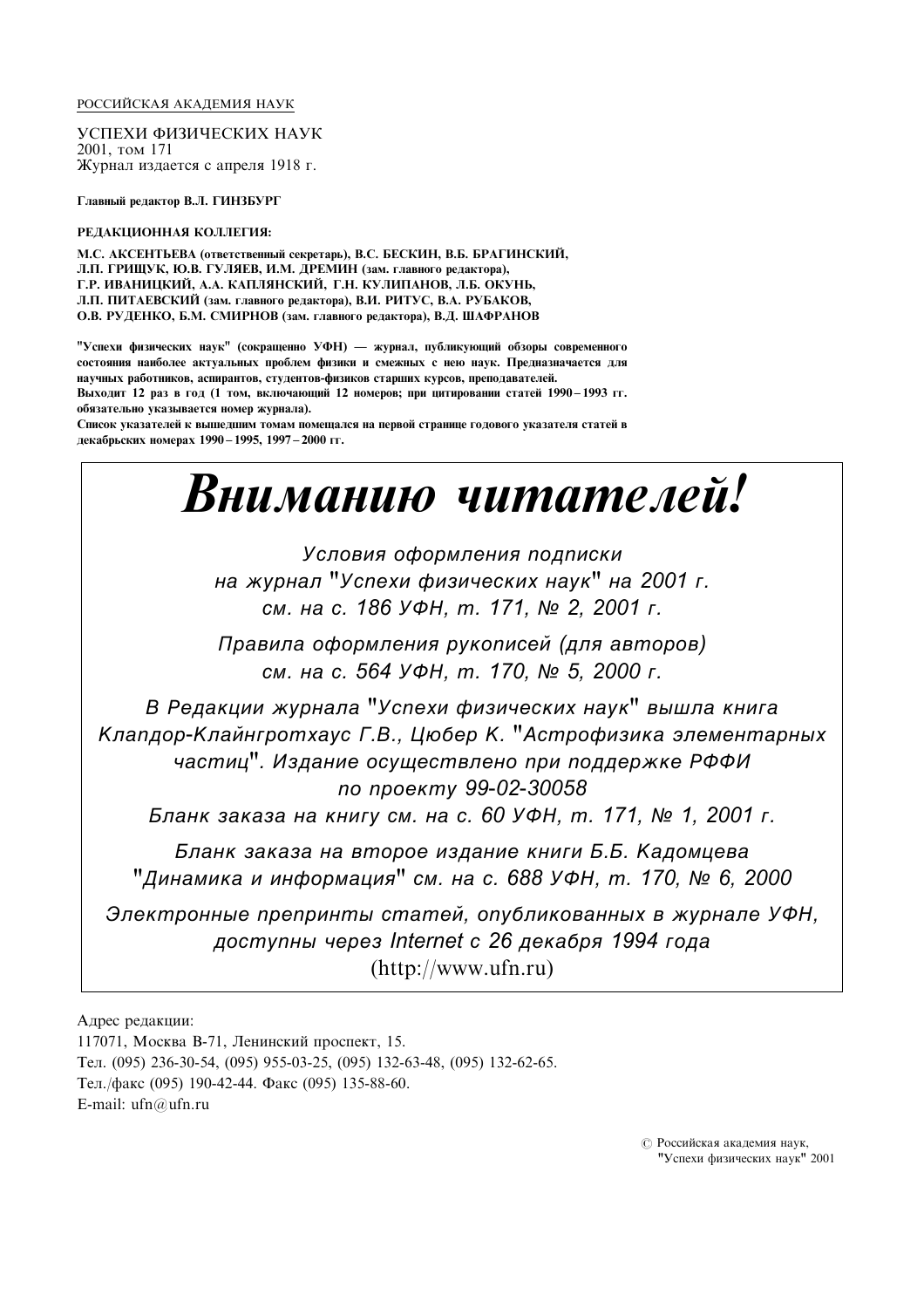#### **CONTENTS**

## REVIEWS OF TOPICAL PROBLEMS

- 233 B.M. Smirnov. Atomic structure and the resonant charge exchange process
- $267$  V.V. Belyaev. Methods for measuring the viscosity coefficients of the nematic liquid crystals
- 299 S.M. Stishov. Quantum effects in condensed matter at high pressure
- 306 Physics news on the Internet  $(Yu.N. Eroshenko)$

#### PHYSICS OF OUR DAYS

307 I.D. Novikov, V.P. Frolov. Black holes in the Universe

CONFERENCES AND SYMPOSIA

- 325 I.K. Kamilov, A.K. Murtazaev. Traditional international conference on phase transitions and related critical and nonlinear phenomena  $(6-9$  September 2000, Makhachkala, Dagestan, Russian Federation)
- 329 Scientific session of the Division of General Physics and Astronomy of the Russian Academy of Sciences (25 October 2000)
- 329 K.A. Razumova. Transport barrier formation in a tokamak plasma
- 333 A.V. Marchenko. Model for the formation of ice hummocks in a drifting ice cover

#### BIBLIOGRAPHY

- 339 D. ter Haar. Physics of planetary rings
- 343 New books on physics and related sciences (E.V. Zakharova)

Успехи физических наук, т. 171, № 3 Выпускающий научный редактор С.М. Апенко Редакторы М.С. Аксентьева, М.В. Магницкая, Л.А. Панюшкина, Г.В. Чернышова Референт редакции Л.И. Шубина. Литературный редактор Т.С. Вайсберг Стилистическое редактирование английских текстов Е.Г. Стрельченко Редактор-организатор Т.Ю. Давидовская. Редактор-библиограф Е.В. Захарова

Сдано в набор 05.01.2000 г. Подписано к печати 02.03.2001 г. Формат 60  $\times$  88/8. Бумага офсетная № 1. Печать офсетная. Усл. печ. л. 15,0. Усл. кр.-отт. 14,2. Физ. л. 16,98. Уч.-изд. л. 17,4. Тираж 1025 экз. Заказ 1273. Стоимость отдельного номера журнала за 1994-2000 гг. для организаций - 75 руб.;

для индивидуальных подписчиков - 20 руб. (заказ в ООО "ЦЕНТРОЭКС" по тел. (095) 456-86-01).

Адрес редакции: 117071 Москва В-71, Ленинский проспект, 15. Tea.: (095) 236-30-54, (095) 955-03-25, (095) 132-63-48, (095) 132-62-65. Tea./ $\phi$ akc: (095) 190-42-44. ¶ÂÍÔ: (095) 135-88-60. E-mail: ufn@ufn.ru

Оригинал-макет подготовлен в Редакции журнала "Успехи физических наук". Компьютерный набор и верстка: Н.В. Грибкова, О.В. Моргунова, Т.В. Сироткина Компьютерная графика: А.В. Бобков, Г.В. Варванина. Фотоработы: К.И. Кобзев Поддержка компьютерной системы: Ю.Л. Волобуев, Д.А. Олемской Номер набран и сверстан с использованием системы Advent 3B2 Total Publishing System на оборудовании, предоставленном фирмой "Turpion Ltd" (UK)

Отпечатано с оригинал-макета в ППП "Типография "Наука", 121099 Москва Г-99, Шубинский пер., 6